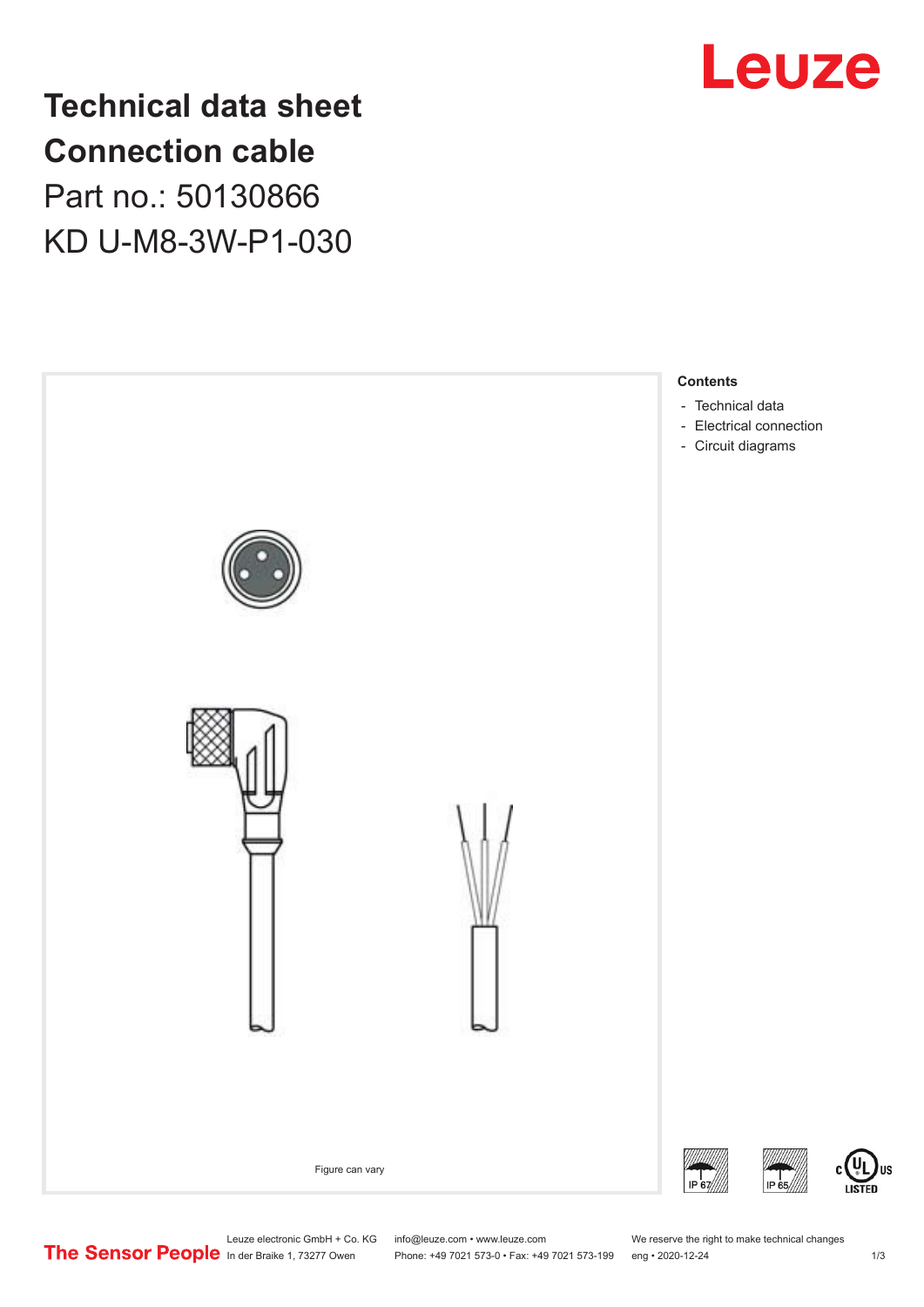## <span id="page-1-0"></span>**Technical data**

### **Electrical data**

**Performance data Operating voltage** Max. 60 V AC/DC

### **Connection**

| <b>Connection 1</b>               |                                                                                                                                                                                                                                |
|-----------------------------------|--------------------------------------------------------------------------------------------------------------------------------------------------------------------------------------------------------------------------------|
| <b>Type of connection</b>         | Connector                                                                                                                                                                                                                      |
| <b>Thread size</b>                | M <sub>8</sub>                                                                                                                                                                                                                 |
| <b>Type</b>                       | Female                                                                                                                                                                                                                         |
| Handle body material              | <b>PUR</b>                                                                                                                                                                                                                     |
| No. of pins                       | $3 - pin$                                                                                                                                                                                                                      |
| Version                           | Angled                                                                                                                                                                                                                         |
| Lock                              | Screw fitting, nickel-plated diecast zinc,<br>recommended torque 0.6 Nm, self-<br>locking                                                                                                                                      |
| <b>Connection 2</b>               |                                                                                                                                                                                                                                |
| <b>Type of connection</b>         | Open end                                                                                                                                                                                                                       |
|                                   |                                                                                                                                                                                                                                |
| <b>Cable properties</b>           |                                                                                                                                                                                                                                |
| <b>Number of conductors</b>       | 3 Piece(s)                                                                                                                                                                                                                     |
| Wire cross section                | $0.25$ mm <sup>2</sup>                                                                                                                                                                                                         |
| <b>AWG</b>                        | 24                                                                                                                                                                                                                             |
| Sheathing color                   | <b>Black</b>                                                                                                                                                                                                                   |
| <b>Shielded</b>                   | No                                                                                                                                                                                                                             |
| Silicone-free                     | Yes                                                                                                                                                                                                                            |
| Cable design                      | Connection cable (open on one end)                                                                                                                                                                                             |
| Cable diameter (external)         | $4.3 \text{ mm}$                                                                                                                                                                                                               |
| Cable length                      | 3,000 mm                                                                                                                                                                                                                       |
| <b>Sheathing material</b>         | <b>PUR</b>                                                                                                                                                                                                                     |
| <b>Wire insulation</b>            | <b>PUR</b>                                                                                                                                                                                                                     |
| <b>Traverse rate</b>              | Max. 3.3 m/s with horiz. traverse path of<br>5m and and max, acceleration of 5m/s <sup>2</sup>                                                                                                                                 |
| Suitability for drag chains       | Yes                                                                                                                                                                                                                            |
| Properties of the outer sheathing | Free of CFC, cadmium, silicone, halogen<br>and lead, matt, low-adhesion, abrasion-<br>resistant, easily machine-processable                                                                                                    |
| Resistance of the outer sheathing | Hydrolysis and microbe resistant, good<br>oil, gasoline and chemical resistance in<br>accordance with VDE 0472 part 803 test<br>B, flame retardant in accordance with UL<br>1581 VW1 / CSA FT1 / IEC 60332-1,<br>IEC 60332-2-2 |
| <b>Torsion suitability</b>        | ±180° / m (max. 2 mio. cycles with 35<br>cycles / min)                                                                                                                                                                         |

### **Mechanical data**

| <b>Width across flats</b>                                       | 9 <sub>mm</sub>          |
|-----------------------------------------------------------------|--------------------------|
| <b>Bending cycles</b>                                           | 5,000,000 Piece(s)       |
| Bending radius, flexible laying, min.                           | Min. 10 x cable diameter |
| Bending radius, stationary laying, min. Min. 5 x cable diameter |                          |
|                                                                 |                          |
| <b>Environmental data</b>                                       |                          |
| Ambient temperature, operation,<br>flexible use                 | $-2580 °C$               |
| Ambient temperature, operation,<br>stationary use               | $-4080 °C$               |
| <b>Certifications</b>                                           |                          |
| Degree of protection                                            | IP 65                    |
|                                                                 | <b>IP67</b>              |
| <b>Certifications</b>                                           | c UL US                  |
|                                                                 |                          |
| <b>Classification</b>                                           |                          |
| <b>Customs tariff number</b>                                    | 85444290                 |
| eCl@ss 5.1.4                                                    | 27279201                 |
| eCl@ss 8.0                                                      | 27279218                 |
| eCl@ss 9.0                                                      | 27060311                 |
| eCl@ss 10.0                                                     | 27060311                 |
| eCl@ss 11.0                                                     | 27060311                 |
| <b>ETIM 5.0</b>                                                 | EC001855                 |
| <b>ETIM 6.0</b>                                                 | EC001855                 |
| <b>ETIM 7.0</b>                                                 | EC001855                 |

Leuze

# **Electrical connection**

**Connection 1**

| <b>Type of connection</b> | Connector                                                                             |
|---------------------------|---------------------------------------------------------------------------------------|
| <b>Thread size</b>        | M8                                                                                    |
| <b>Type</b>               | Female                                                                                |
| Handle body material      | <b>PUR</b>                                                                            |
| No. of pins               | $3 - pin$                                                                             |
| <b>Version</b>            | Angled                                                                                |
| Lock                      | Screw fitting, nickel-plated diecast zinc, recommended<br>torque 0.6 Nm, self-locking |